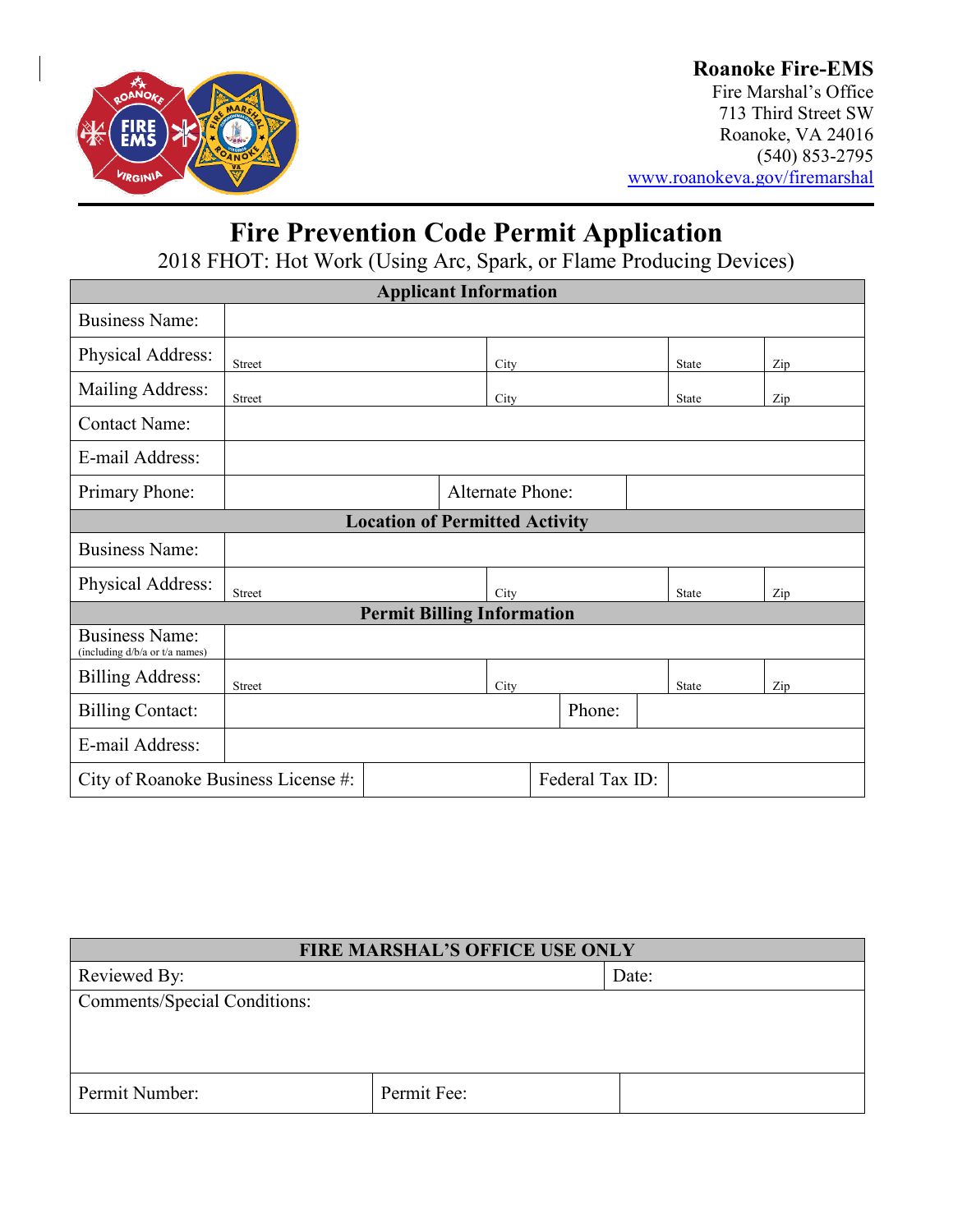#### Fire Prevention Code Permit Application 2018 FHOT: Hot Works (Using Arc, Spark, or Flame Producing Devices)

| <b>Application Checklist</b>                                                                                                                                                                                                                                                                                                                                                                                              |  |  |
|---------------------------------------------------------------------------------------------------------------------------------------------------------------------------------------------------------------------------------------------------------------------------------------------------------------------------------------------------------------------------------------------------------------------------|--|--|
| Review of this permit application requires all of the following to be included:<br>A current certificate of insurance shall be on file in the Fire Marshal's office. (Insurance to<br>cover activity. City Fire Marshal's office as certificate holder.)                                                                                                                                                                  |  |  |
| Submit written safety procedures for listed operation to the Fire Marshal's office and have a<br>copy available for review at job site.                                                                                                                                                                                                                                                                                   |  |  |
| Only qualified operators, using approved equipment shall perform listed operations.                                                                                                                                                                                                                                                                                                                                       |  |  |
| Combustibles within six (6) inches of operation shall be protected by an approved method.                                                                                                                                                                                                                                                                                                                                 |  |  |
| Fire watch shall be provided during hot work activities and shall continue for not less than<br>30 minutes after the conclusion of the work.                                                                                                                                                                                                                                                                              |  |  |
| At least (1) 2A-20B: C fire extinguisher shall be within 30 feet of hot work operator (3A-<br>40B: C for torch applied roof system). Where combustibles are within 30 feet; a water hose<br>connected to a water supply, if available within 100 feet, and flow-control nozzle within five (5)<br>feet of operator (two 2 $\frac{1}{2}$ gallon pressurized water extinguishers may be substituted with prior<br>approval. |  |  |
| Post "CAUTION: Hot Work in Progress; Stay Clear" or similar sign at entrance to area when<br>doing hot work in areas assessable to others                                                                                                                                                                                                                                                                                 |  |  |
| A copy of the permit shall be on the job site for review.                                                                                                                                                                                                                                                                                                                                                                 |  |  |
| <b>Circumstances of Application/Description of Work</b>                                                                                                                                                                                                                                                                                                                                                                   |  |  |
|                                                                                                                                                                                                                                                                                                                                                                                                                           |  |  |
|                                                                                                                                                                                                                                                                                                                                                                                                                           |  |  |
|                                                                                                                                                                                                                                                                                                                                                                                                                           |  |  |
|                                                                                                                                                                                                                                                                                                                                                                                                                           |  |  |
|                                                                                                                                                                                                                                                                                                                                                                                                                           |  |  |
|                                                                                                                                                                                                                                                                                                                                                                                                                           |  |  |
|                                                                                                                                                                                                                                                                                                                                                                                                                           |  |  |
|                                                                                                                                                                                                                                                                                                                                                                                                                           |  |  |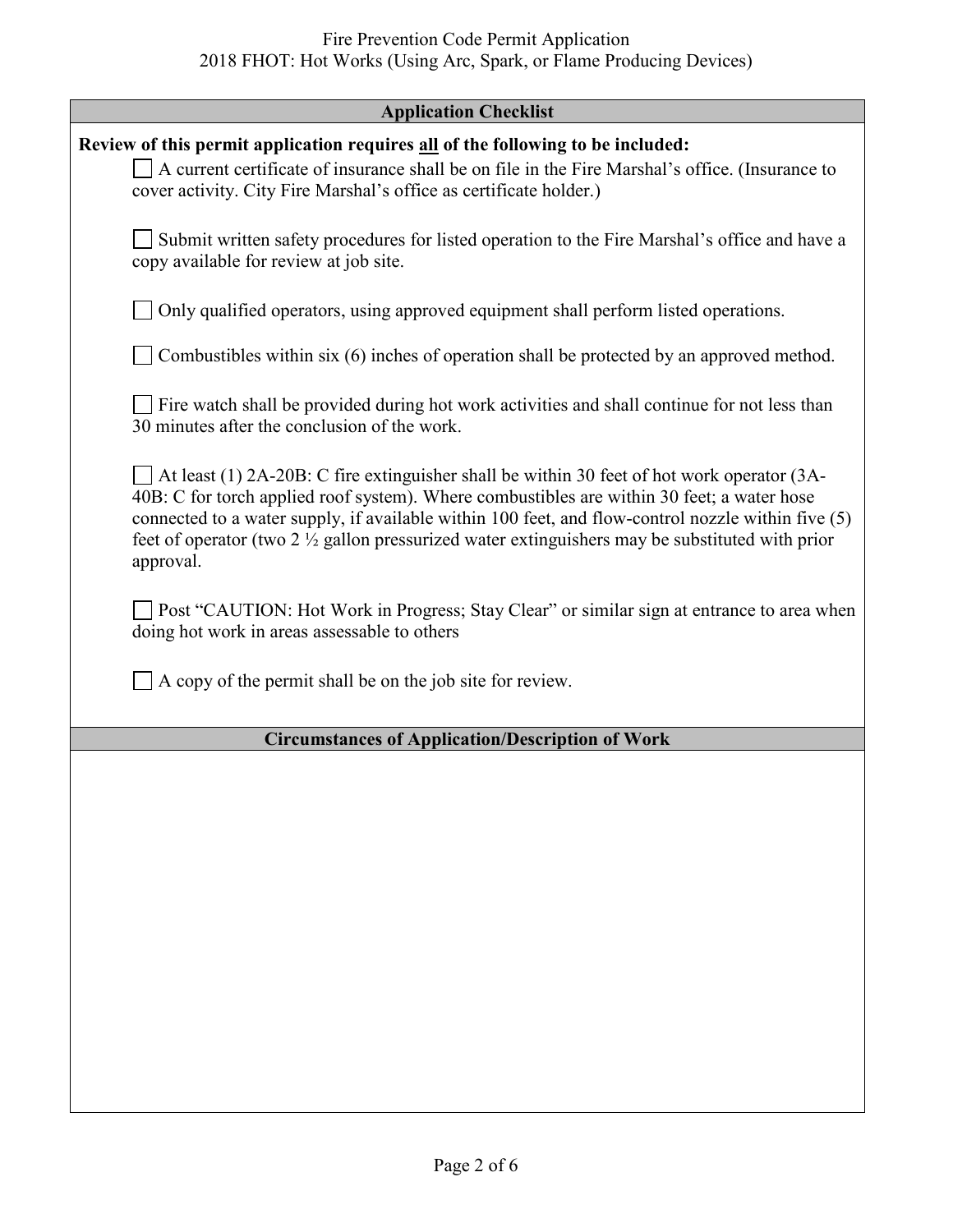#### **Permit General Conditions and Acknowledgements**

The Applicant is required to review the following provisions of the Statewide Fire Prevention Code and its referenced standards. After reviewing each provision, the Applicant must initial each item to acknowledge their review and agreement to comply with the requirement. If the requirement is not applicable to the application, the Applicant is to write N/A in place of their initials.

- Hot works shall not be conducted in the following areas unless approval has been obtained from the Fire Code Official (via this permit):
	- 1. Areas where sprinkler system is impaired.
	- 2. Areas where there exists the potential of an explosive atmosphere, such as locations where flammable gases, liquids or vapors are present.
	- 3. Areas with readily ignitable materials, such as storage of large quantities of bulk sulfur, baled paper, cotton, lint, dust or loose combustible materials.
	- 4. At other locations as specified by the Fire Code Official.
- Hot work areas shall not contain combustibles or shall be provided with appropriate shielding to prevent sparks, slag or heat from igniting exposed combustibles.
- Openings or cracks in walls, floors, ducts or shafts within the hot work area shall be tightly covered to prevent the passage of sparks to adjacent combustible areas, or shielded by metal fire-resistant guards, or curtains shall be provided to prevent passage of sparks or slag.
- Floors shall be kept clean within the hot work area.
- Partitions segregating hot work areas from other areas of the building shall not be noncombustible.
- Fixed hot work areas shall have floors with noncombustible surfaces.
- Visible hazard identification signs shall be provided where required by Chapter 50. Where the hot work area is open to persons other than the operator of the hot work equipment, conspicuous signs shall be posted to warn others before they enter the hot work area. Such signs shall display the following warning:

#### **CAUTION** HOT WORK IN PROGRESS STAY CLEAR

 $-$  Hot work shall not be performed on containers or equipment that contain or have contained flammable liquids, gases or solids until the containers and equipment have been thoroughly cleaned, inverted or purged; except that "hot tapping" shall ,be allowed on tanks and pipe lines where such work is to be conducted by Approved personnel.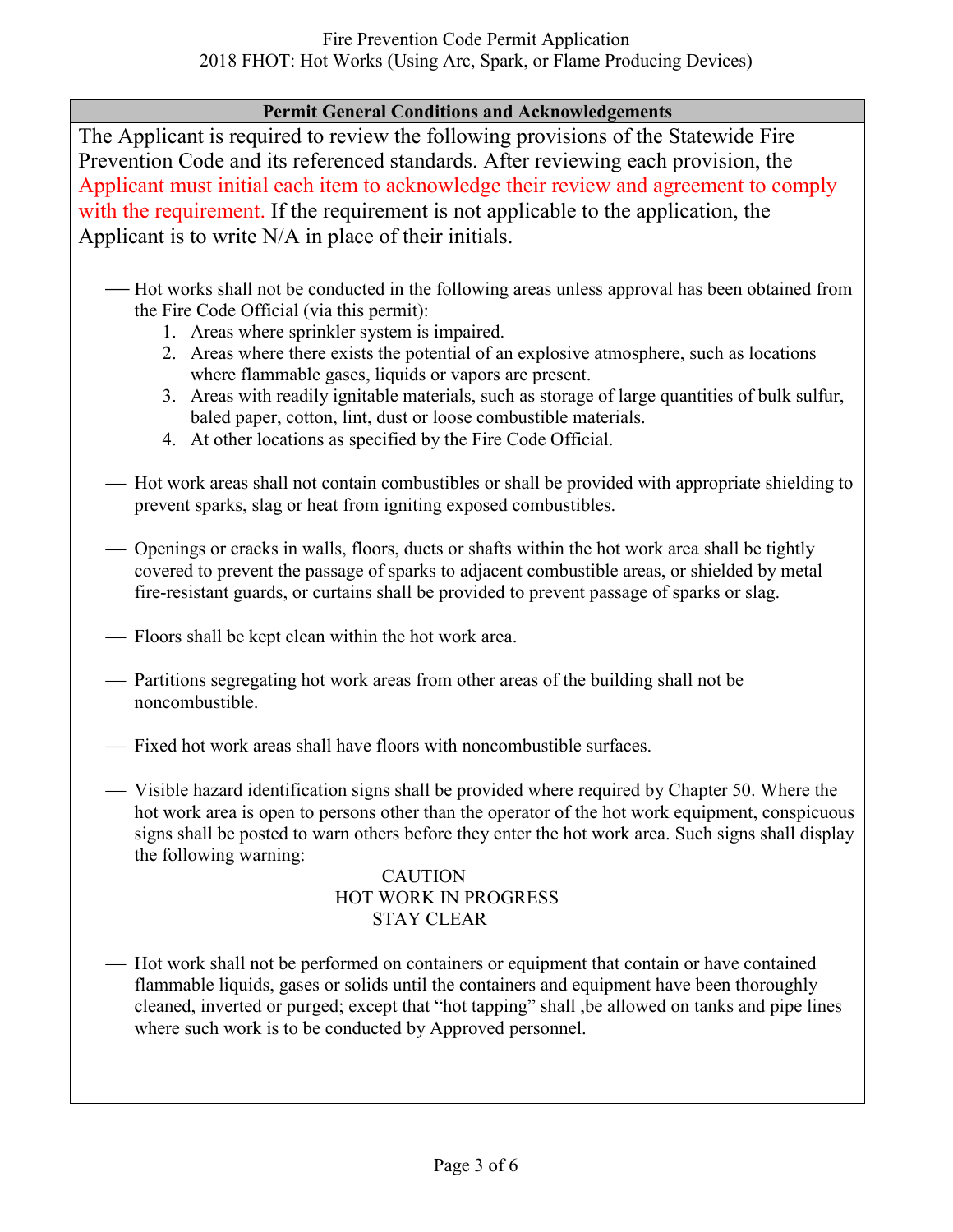#### Fire Prevention Code Permit Application 2018 FHOT: Hot Works (Using Arc, Spark, or Flame Producing Devices)

- Automatic sprinkler protection shall not be shut off while hot work is performed. Where hot work is performed close to automatic sprinklers, noncombustible barriers or damp cloth guards shall shield the individual sprinkler heads and shall be removed when the work is completed. If the work extends over several days, the shields shall be removed at the end of each work day. The Fire Code Official shall approve hot work where sprinkler protection is impaired.
- A fire watch shall be provided during hot work activities and shall continue for not less than 30 minutes after the conclusion of the work. The fire code official, or the responsible manager under a hot work program, is authorized to extend the fire watch based on the hazards or work being performed.

Exception: Where the hot work area has no fire hazards or combustible exposures.

 Not less than one portable fire extinguisher complying with Section 906 and with a minimum 2- A:20-B:C rating shall be provided with ready access within 30 feet (9144 mm) of the location where hot work is performed.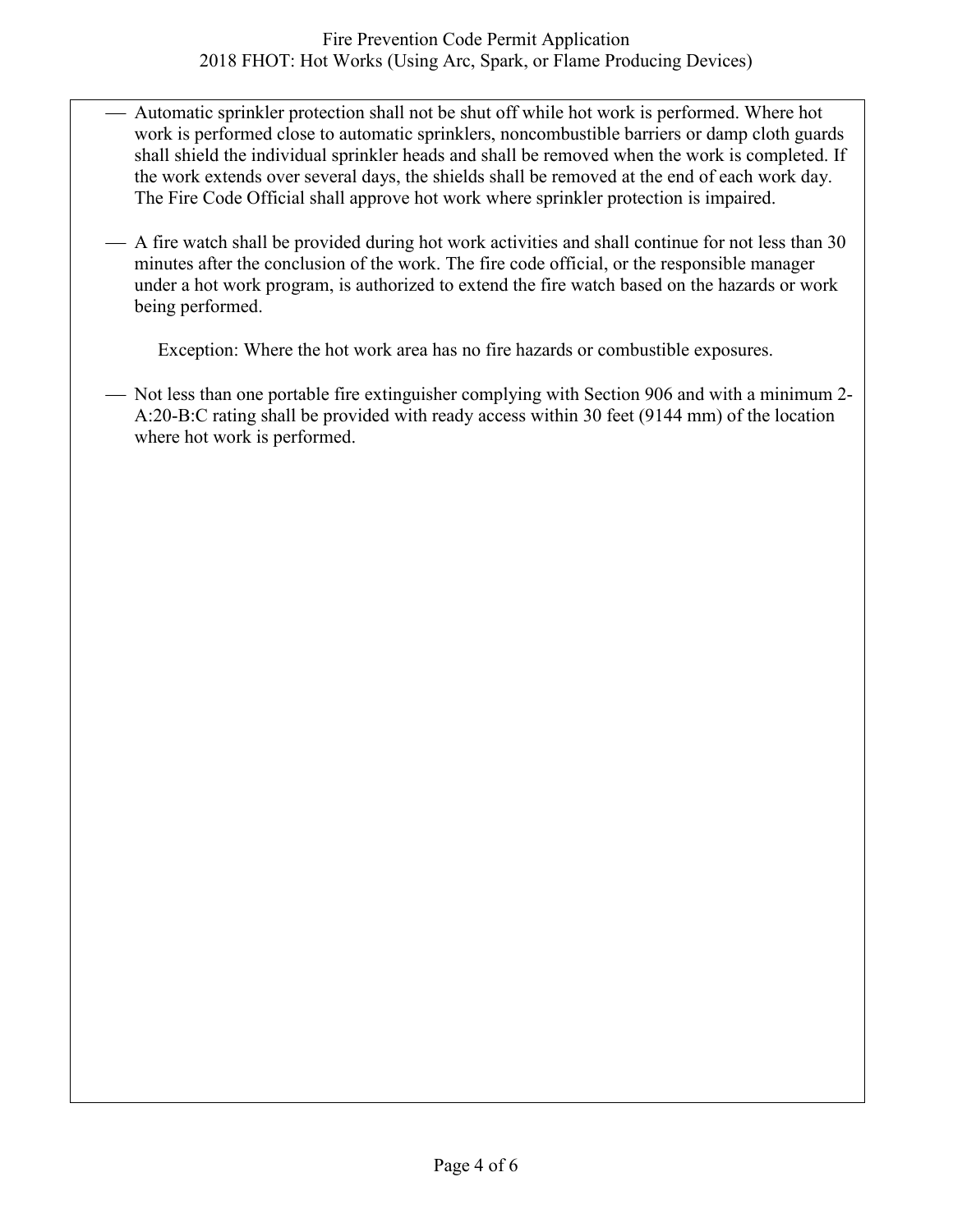#### Fire Prevention Code Permit Application 2018 FHOT: Hot Works (Using Arc, Spark, or Flame Producing Devices)

#### **Permit Certification**

By my signature below, I hereby certify that I have read and examined this application and that all of the information contained therein is true and correct. Furthermore, I certify that the proposed operations will fully comply with the requirements contained in The Virginia Statewide Fire Prevention Code and any other related laws and /or Codes. I agree to indemnify, save harmless, and defend the City of Roanoke, its agents and employees, from all claims, damages, costs, expenses, and charges, including attorney's fees, which arise out of or by reason of these operations.

I acknowledge that if a permit is issued based on this application, it shall only be valid with in the building, facility, and/or location listed on this application for the specific date(s) and time(s) for which it is issued.

I acknowledge that approval of this application does not constitute permit issuance. Permit issuance does not occur until the completion of an on-site inspection by the Roanoke Fire Marshal's Office.

I acknowledge and understand that any violations of the Virginia Statewide Fire Prevention Code and/or the requirements of this permit may result in immediate permit suspension or revocation.

I agree to indemnify, save harmless, and defend the City of Roanoke, Virginia and its agents and employees from all claims, damages, costs, expenses, and charges, including attorney's fees, which arise out of or by reason of the activities associated with this permit.

| Name:             |       |  |
|-------------------|-------|--|
| <b>Signature:</b> | Date: |  |